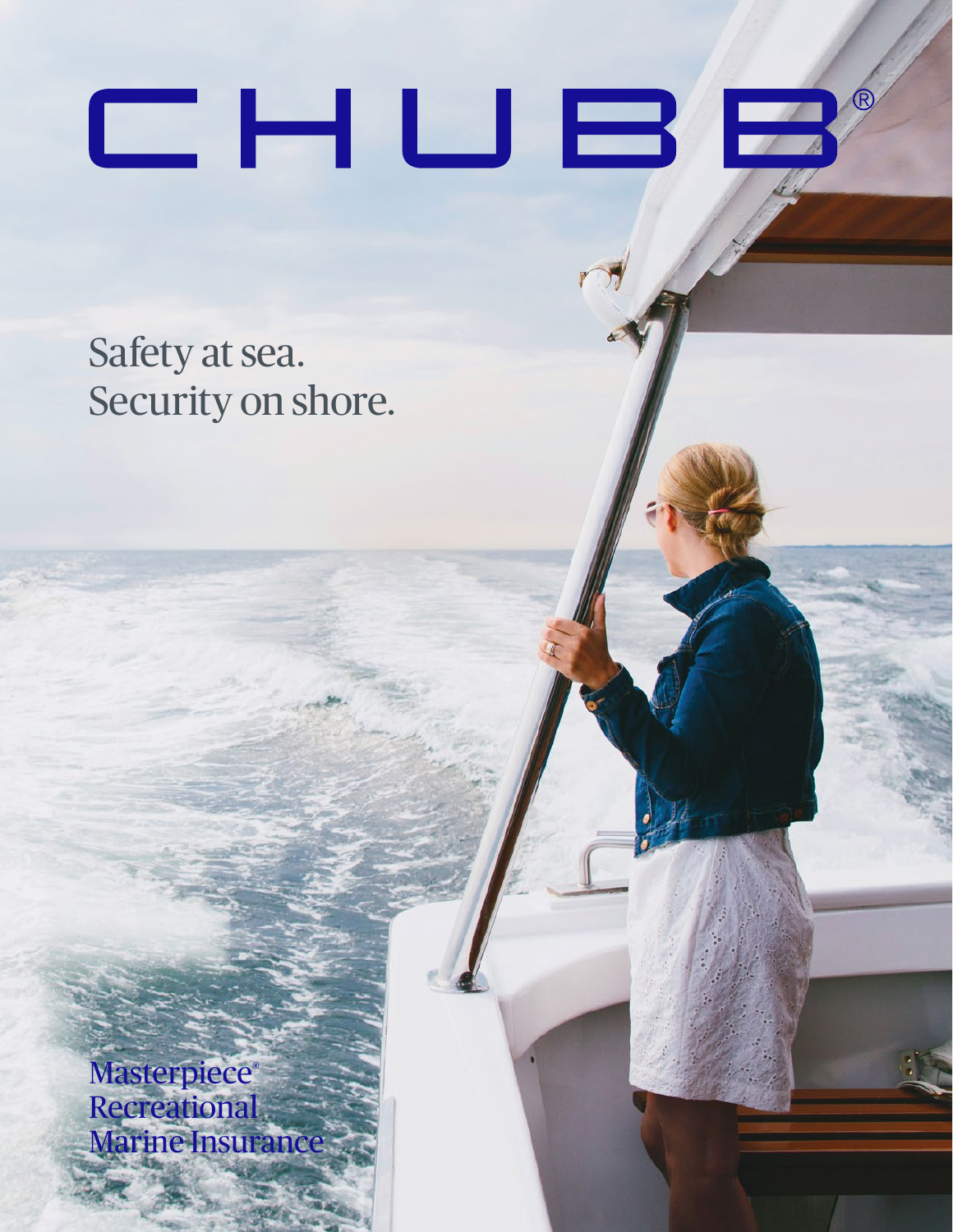## Because your watercraft is your escape

97% of Chubb clients who had a claim paid were highly satisfied with their claims experience.

Whether you own a runabout, sailboat, or yacht, we know as you cruise across open water, you're where you belong. Being on the water is an experience of peace, of calm, and of new adventures on the horizon. It's an experience you want to protect.

Chubb offers some of the most comprehensive protection and services available so your time on the water is stress-free. With our Masterpiece coverage, we'll repair or replace your watercraft, and offer emergency towing if you need to get to shore. We'll also make sure you and your family have comprehensive protection and coverage from uninsured or underinsured boaters, so we can make you whole again should an accident occur.

Because at Chubb, we're all about leaving your cares behind once you leave the dock.

#### **At Chubb, you're more than a claim. You're our client.**SM

#### We look for ways to say yes.<sup>SM</sup>

If you experience a claim, we make sure you're made whole again quickly.

#### **We look for ways to do more.**SM

We provide comprehensive protection to suit your unique needs, and go above and beyond when it comes to protecting our clients.

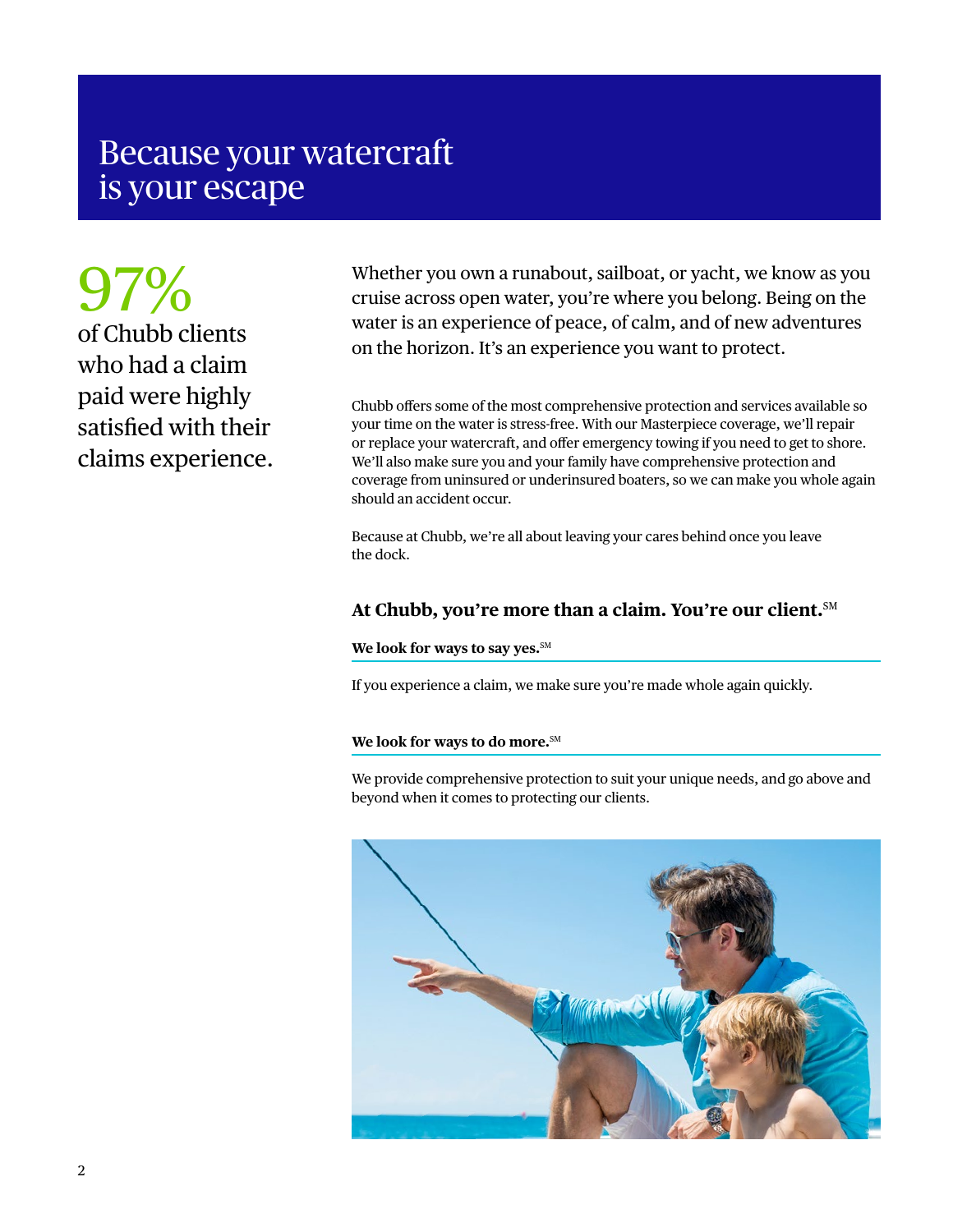## We protect your experience on the water

Your watercraft is more than just a boat. We offer protection that's built and tailored to your needs at every stage of your experience.

If the unexpected happens, we're committed to getting you back on the water as quickly as possible. If your boat is damaged, we let you choose where the repairs happen – at your home marina, yacht club, or with mechanics you trust. And we won't make you settle for repairs of a lesser quality.

#### We won't stop there either:



You invested time and energy selecting the technology you use onboard – that's why we'll replace your radar/sonar systems\* and builtin stereos with the same quality.



It's not a true boating experience without a little sport and fun. If you have water skis, scuba gear, or other equipment that are damaged, we'll pay for you to replace them at the retailer of your choice.



If you have high-end coolers onboard for food and beverages, fishing tackle, or other property to make your experience on the water enjoyable, we'll replace those too.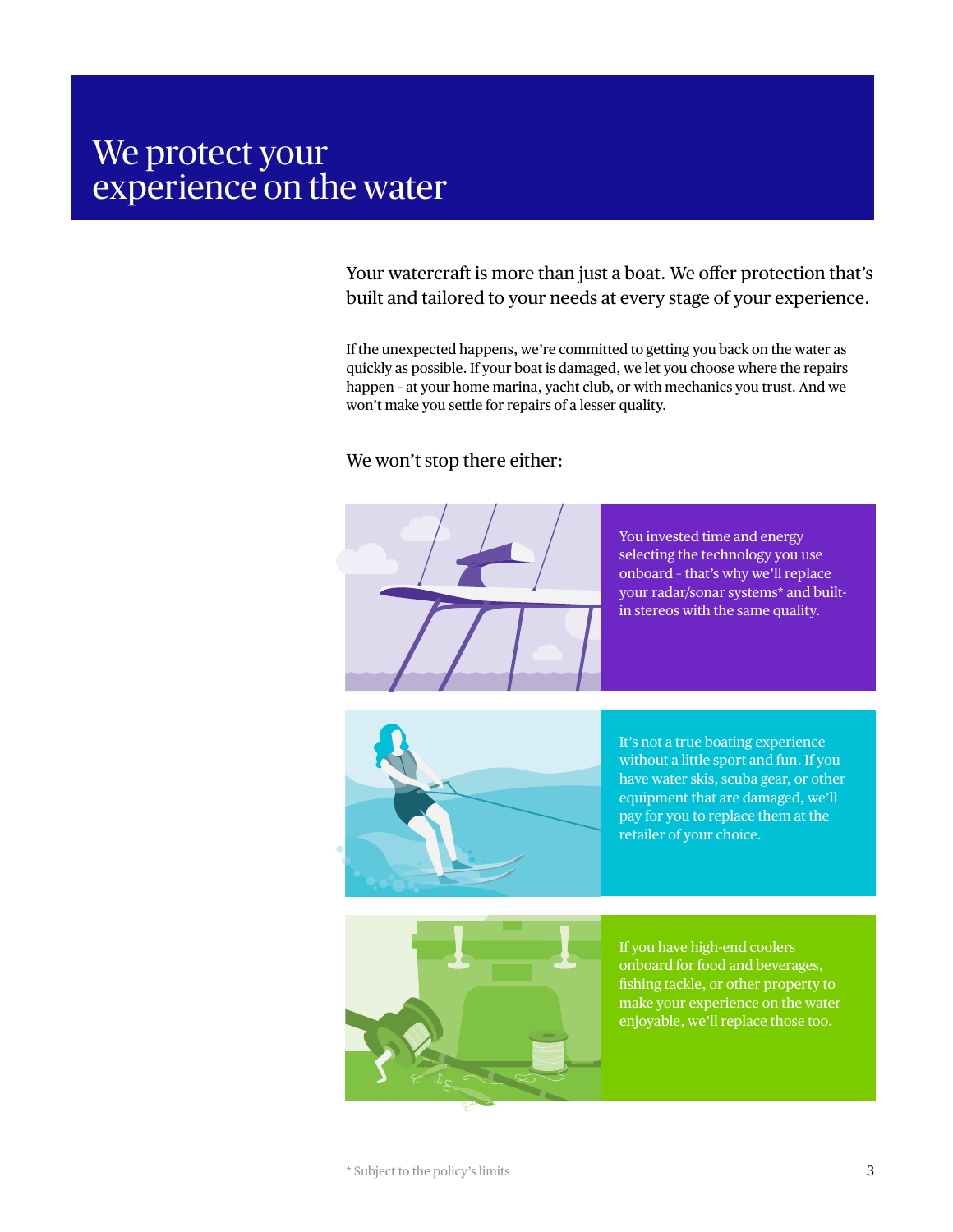## We look for ways to say yes

We make the claims experience faster with less fine print. And we've trained our adjusters responding to a claim to consult you within 24 hours, and if approved, to issue payment within 48.



#### **Getting you back on the water quickly is our top priority**

In 98 percent of all Chubb claims, our Claims Adjusters make contact within six hours or less of the initial report. And Claims Adjusters have the authority to pay claims, but can't deny a claim without a manager's approval. Because our Recreational Marine Claims Adjusters are focused solely on watercraft claims, they understand what needs to be repaired, so you're back on the water in no time.



#### **You won't hear us say, "that's good enough"**

If something needs to be replaced onboard, we'll replace the details too. If you've customized your watercraft with state-of-the-art technologies, custom furniture, or even a unique name and logo displayed on the hull, we'll pay to have them repaired.



#### **You'll be treated with empathy**

If something happens onboard, you deserve an insurer who treats you with empathy and compassion, and works quickly to make you whole. That's why if anyone is injured in an accident on the water, there's coverage for medical expenses\*; or if your personal possessions are lost or damaged, we'll replace them to their full value.

\* Subject to the policy's limits

Within the first six hours of a longawaited vacation, Chubb clients discovered their boat had unfortunately landed on a bed of limestone rock, leaving them stranded in deep water nearly 20 feet away from the marsh. Their first call was to Chubb, who sprang into action and quickly coordinated with a local towing company to get a towboat to take them to shore. From there, Chubb worked with the surveyor and tow company to get their boat back home, and make sure they could get back to enjoying life on the water.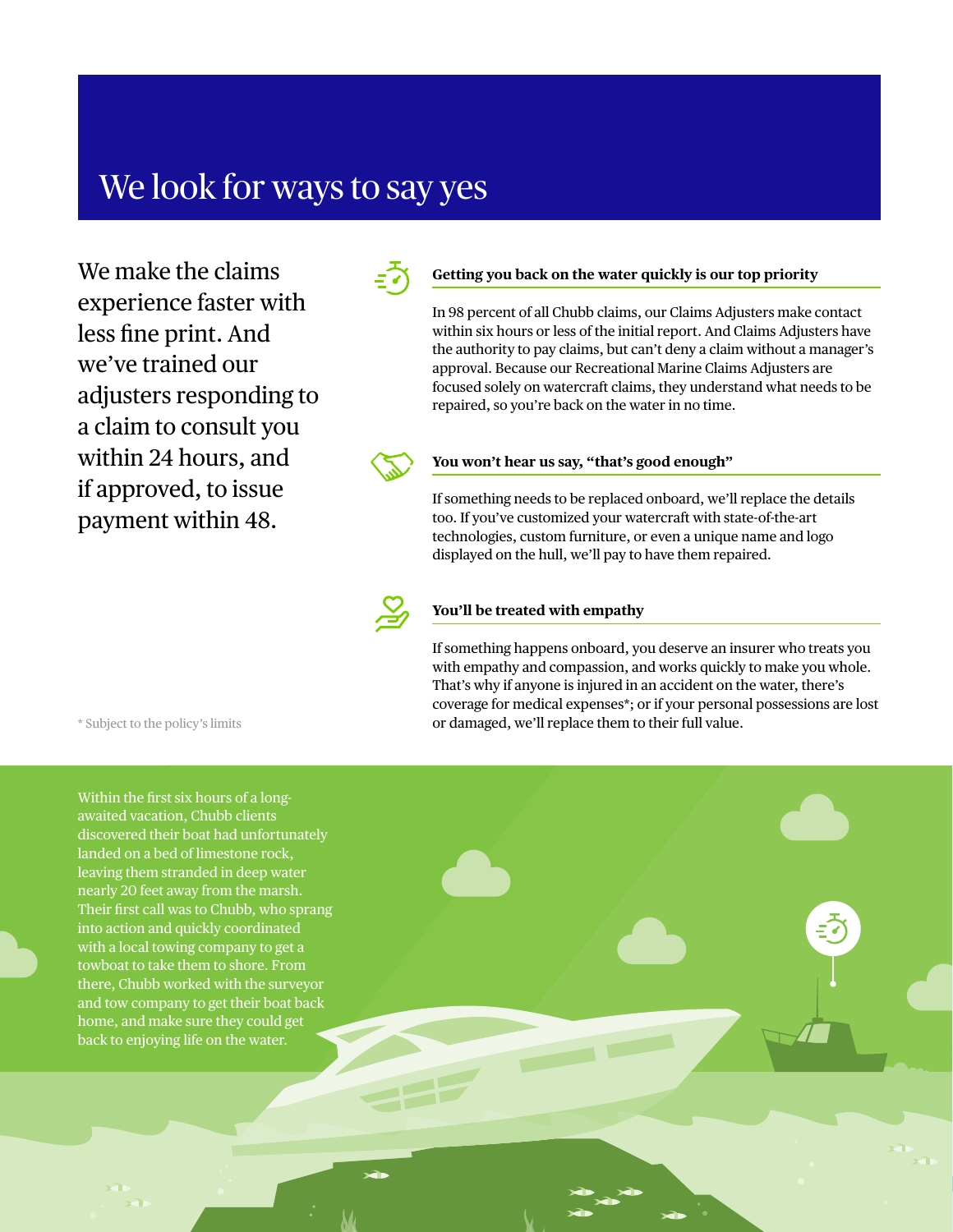## We look for ways to do more



#### **You'll benefit from our focus on prevention and protection**

We'll make sure you have comprehensive, not patchwork protection. We look to prevent issues from happening in the first place – so if you need to move your vessel to safety because of an impending hurricane or tropical storm, there's coverage for the costs.

#### **You'll partner with qualified professionals**

Our team includes experienced marine specialists, many of whom are boaters themselves and who understand and share your passion for boating. Because we specialize in marine insurance and have a dedicated team who focuses solely on marine products, we can help you understand the different options available for you and select what's right for your situation.

We go above and beyond the services in a standard contract and build solutions that go one step ahead.

#### **Your team at Chubb will understand your needs**

We know how important your time on the water is, so we work hard to make it easy for you. We offer the ability to combine watercraft of all sizes onto one single policy, and we'll automatically cover new watercraft you purchase for the first 30 days.

A Chubb client was spending time on his boat over the Thanksgiving holiday when, late into the night, it suddenly started to take on water. Chubb immediately stepped in to help. After getting him safely to shore, Chubb walked him through next steps to raise his boat and save his belongings. The next day, Chubb arranged for a surveyor to inspect his boat, staying in touch throughout the holiday and weekend. Every step of the way, Chubb was responsive to his needs — from taking his initial call to proactively coordinating monitoring and mitigation work to prevent engine damage.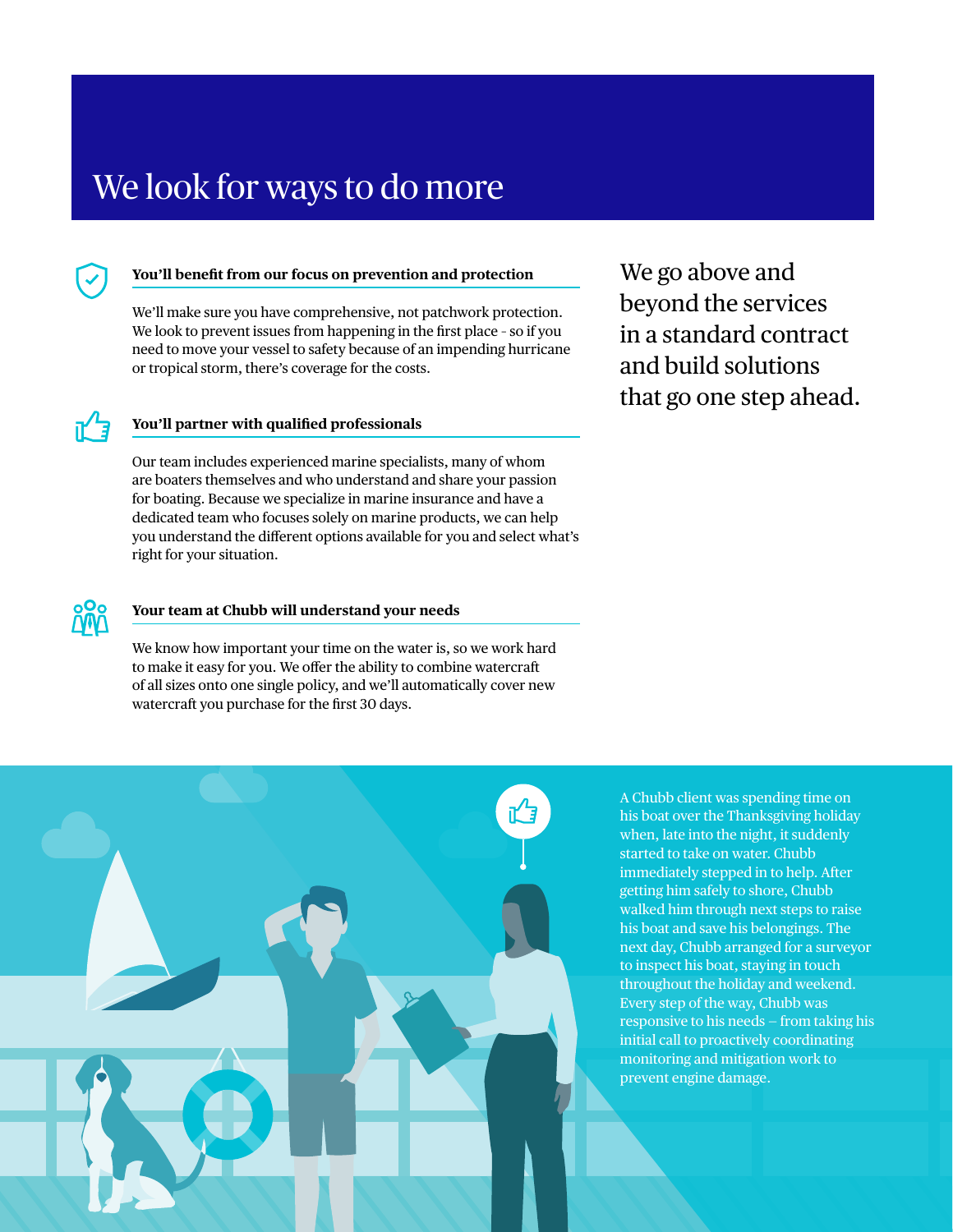## Let us raise your expectations

Here are just a few reasons why 97% of our clients surveyed would recommend Chubb to a family member or friend:

1 **Specialized Expertise** 

We're boaters ourselves, so if you have a claim, as watercraft specialists, we'll know what needs to be repaired.

## 2 **Total Loss Settlement**

You agree to the value of your boat when your policy is written. If it's damaged beyond repair, we'll write a check for the agreed amount and waive the deductible.

## 3 **Choice and Flexibility**

We offer easy options to combine multiple watercraft policies into one, or to opt for higher limits on key coverages.

**1** Personal Property More **Property and More**

You'll have automatic protection for clothing, personal belongings, and fishing gear onboard.



We offer liability coverage to match your needs, including: legal defense costs, pollution liability as required by the Oil Pollution Act of 1990, and wreck removal.

### 6 **Uninsured Boater Coverage**

We cover injuries you or your guests sustain onboard should an accident occur with a boat with limited or no insurance.

#### 7 **Emergency Towing and Service**

We offer towing services to the nearest marina or service station, and delivery of any fuel or repair parts at the breakdown site.



You'll benefit from our coverage for any reasonable medical expenses for anyone onboard should an accident occur.

## **O** Newly-<br> **Waterc acquired Watercraft**

You'll receive protection for newly-acquired watercraft, so long as you report the purchase within 30 days.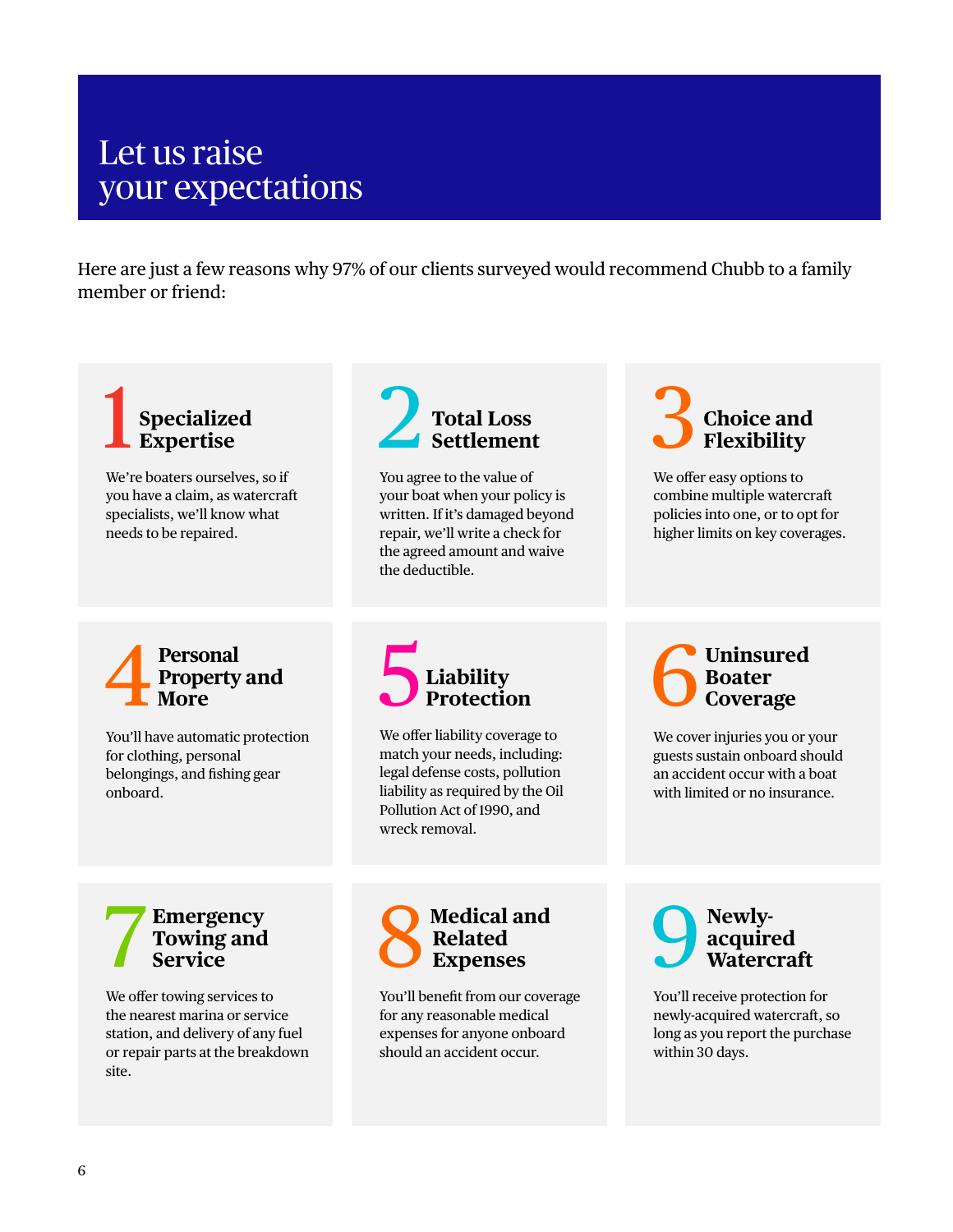## Experience the Chubb difference

At Chubb, we're always looking for ways to do more for our clients. The chart below shows the level of protection you can expect when you're a Chubb client. Work with your independent agent to fill out the right-hand column below to see where you're protected today, and where Chubb can raise your expectations.

|                                                                                                                                                                                                    | <b>Protection with Chubb</b> | Your protection today |
|----------------------------------------------------------------------------------------------------------------------------------------------------------------------------------------------------|------------------------------|-----------------------|
| Automatic coverage for operating non-owned (borrowed) boats*                                                                                                                                       |                              |                       |
| 30-day automatic coverage for select newly-acquired boats                                                                                                                                          |                              |                       |
| Medical payments provided on a per-occurrence basis                                                                                                                                                |                              |                       |
| Salvage costs paid up to, and in addition to your boat's property<br>damage coverage limit.                                                                                                        |                              |                       |
| Marine Environmental Damage coverage provided up to<br>your liability limit, along with \$10,000 in coverage for fines<br>and penalties                                                            |                              |                       |
| Search and Rescue and Emergency Services coverage up<br>to \$10,000 in expenses for a government unit such as the<br>United States Coast Guard (USCG) who provides emergency<br>aid and assistance |                              |                       |
| Coverage for personal property, such as cell phones, computer<br>hardware and software, sporting equipment, and even sunglasses<br>and eyeglasses, while onboard your vessel                       |                              |                       |
| Captain and Crew covered for liability while operating<br>the vessel                                                                                                                               |                              |                       |
| Liability coverage to suit your personal needs, including: legal<br>defense costs, pollution liability coverage as required by the Oil<br>Pollution Act of 1990, Jones Act, and wreck removal      |                              |                       |
| Coverage for precautionary measures to move your boat to<br>safety in the event of an impending storm, or if there's a fire<br>in your marina                                                      |                              |                       |
| Coverage for dinghy/tender if you need to moor offshore and use a<br>smaller boat to get back and forth                                                                                            |                              |                       |